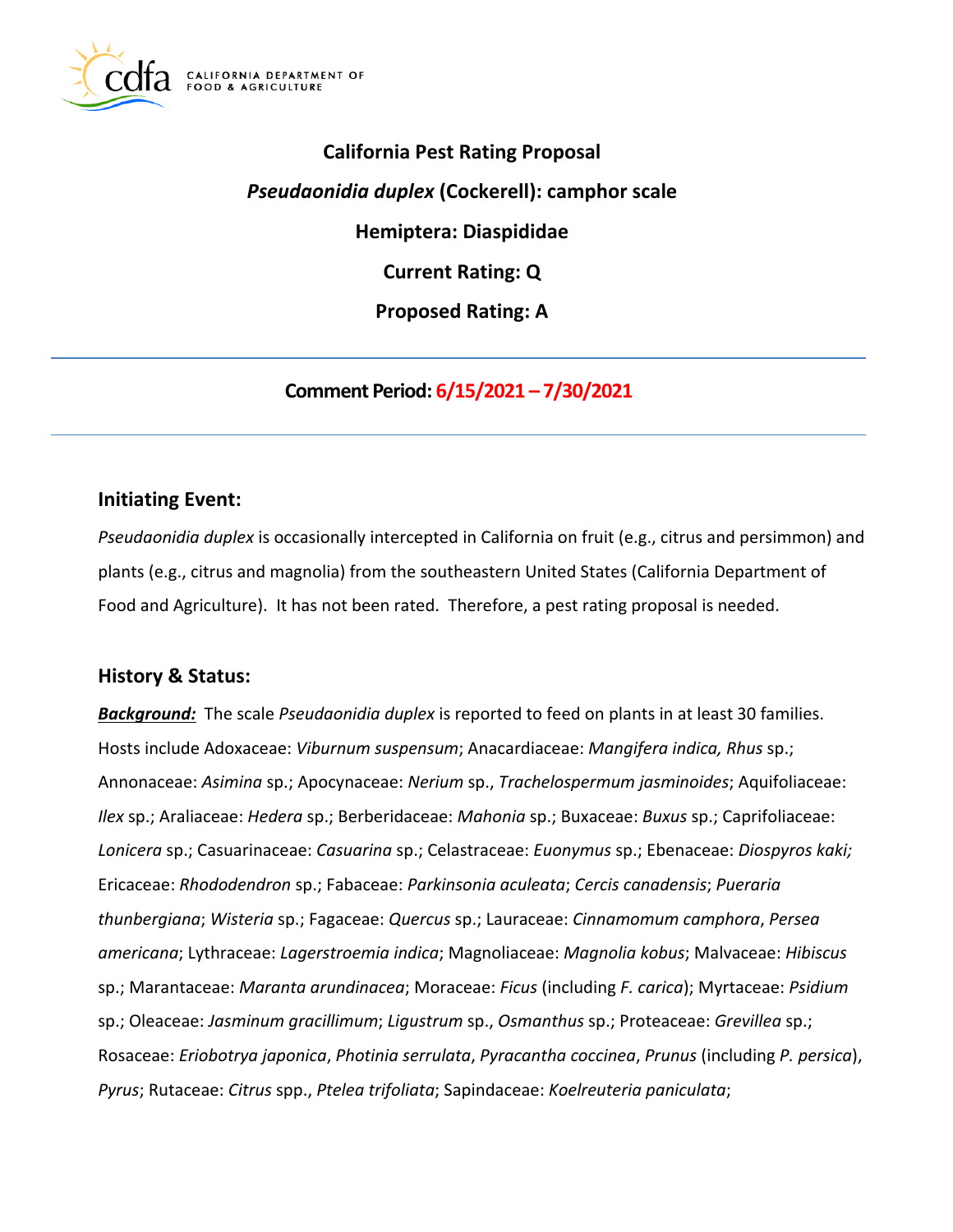

Theaceae: *Camellia japonica*, *C. sasanqua*, *Thea sinensis*; Ulmaceae: *Ulmus parvifolia*; Vitaceae: *Vitis*  sp. (Cressman et al., 1935; Dekle, 1964; Dozier, 1924; Kwon et al., 2005; Nohara et al., 2000; Moghaddam, 2013).

On citrus in the southeastern United States, *Pseudaonidia duplex* was reported to occur on the fruit, leaves, and young twigs and to cover the fruit to the extent that the value of the fruit was impacted (Dozier, 1924). In contrast, this scale was reported to be of "little or no consequence" on citrus in Japan (Clausen, 1927). It is reported to kill Japanese persimmon trees, to kill branches and limbs of camphor trees (in New Orleans, Louisiana), and to cause "severe" damage to camellia (Dekle, 1964; Dozier, 1924; Kwon et al., 2005). In Florida, Dekle (1964) reported that this scale did not appear to be causing significant damage, even though it had been present in the state for approximately six years.

Cressman (1935) reported three generations per year in Louisiana.

**Worldwide Distribution:** *Pseudaonidia duplex* is apparently native to eastern Asia. It is reported from Asia: China, Georgia, Hong Kong, India, Indonesia, Iran, Japan, Republic of Korea, Sri Lanka, and Taiwan; North America: United States (Alabama, Florida, Georgia, Hawaii, Louisiana, Mississippi, Texas, and Virginia); Oceania: Hawaii, Guam (García et al., 2016; Kwon et al., 2005; Miller, 2005; Moghaddam, 2013; Takagi, 1958; Yang et al., 2008;

**Official Control:** *Pseudaonidia duplex* is a quarantine pest in Morocco (EPPO global database).

**California Distribution:** *Pseudaonidia duplex* is not known to be established in California.

**California Interceptions:** *Pseudaonidia duplex* is occasionally intercepted in California on fruit (e.g., citrus and persimmon) and plants (e.g., citrus and magnolia) from the southeastern United States (California Department of Food and Agriculture).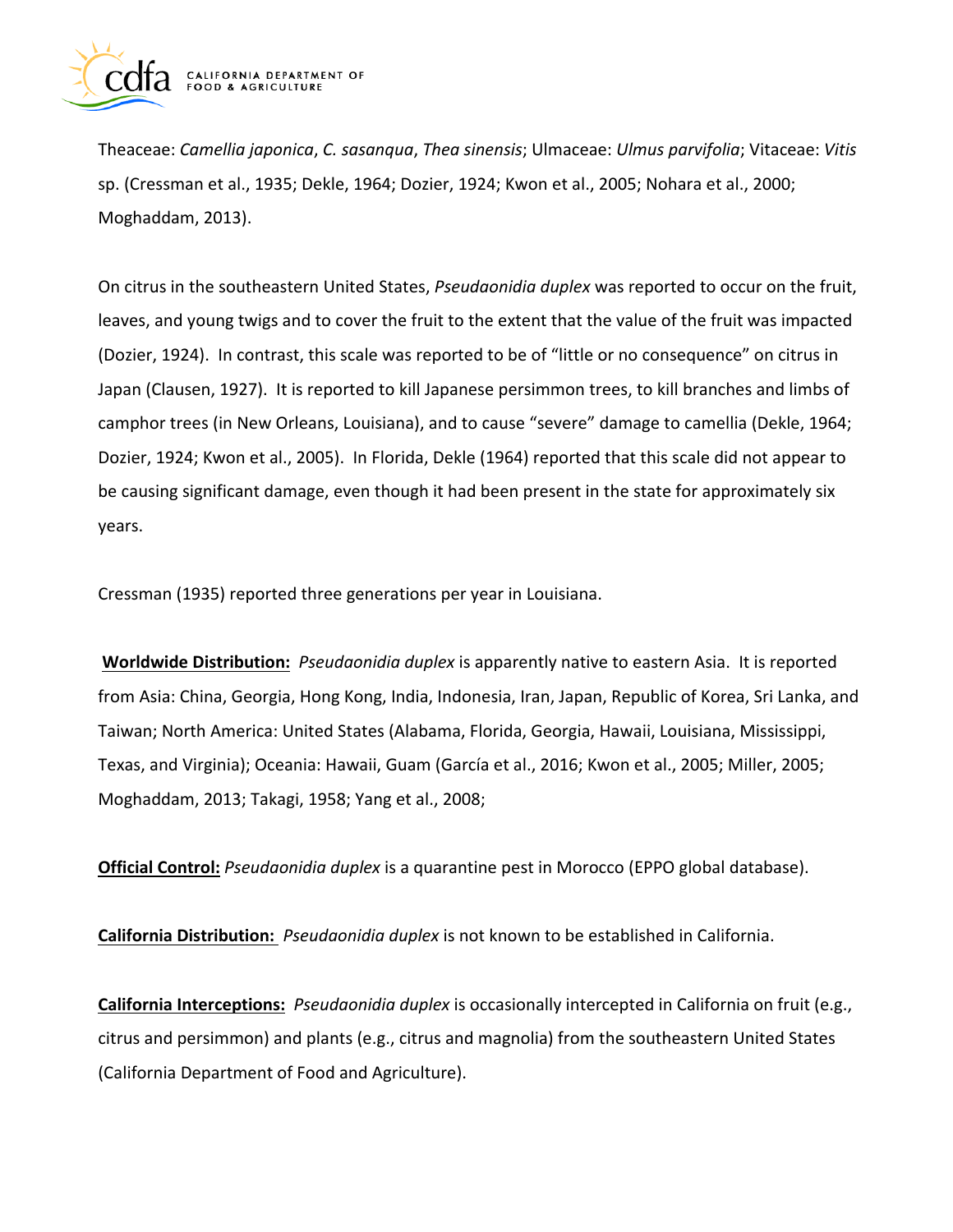

The risk *Pseudaonidia duplex* poses to California is evaluated below.

## **Consequences of Introduction:**

- 1) **Climate/Host Interaction:** *Pseudaonidia duplex* is found in areas with climate ranging from temperate to tropical. It may not be well-adapted to drier or higher-altitude areas of California. It is highly polyphagous, and host availability is unlikely to be a significant limiting factor. Therefore, it receives a **Medium (2)** in this category.
	- Low (1) Not likely to establish in California; or likely to establish in very limited areas.
	- **Medium (2) may be able to establish in a larger but limited part of California.**
	- High (3) likely to establish a widespread distribution in California.
- 2) **Known Pest Host Range:** *Pseudaonidia duplex* is highly polyphagous and reported to feed on plants in 30 families. Therefore, it receives a **High (3)** in this category.
	- Low (1) has a very limited host range.
	- Medium (2) has a moderate host range.
	- **High (3) has a wide host range.**
- 3) **Pest Reproductive and Dispersal Potential:** *Pseudaonidia duplex* could be moved on infested plant material. Therefore, it receives a **Medium (2)** in this category.
	- Low (1) does not have high reproductive or dispersal potential.
	- **Medium (2) has either high reproductive or dispersal potential.**
	- High (3) has both high reproduction and dispersal potential.
- 4) **Economic Impact**. Known hosts include a wide variety of ornamental plants grown in California, including *Camellia, Ficus, Jasminum, and Lagerstromia* species. Crop genera that are known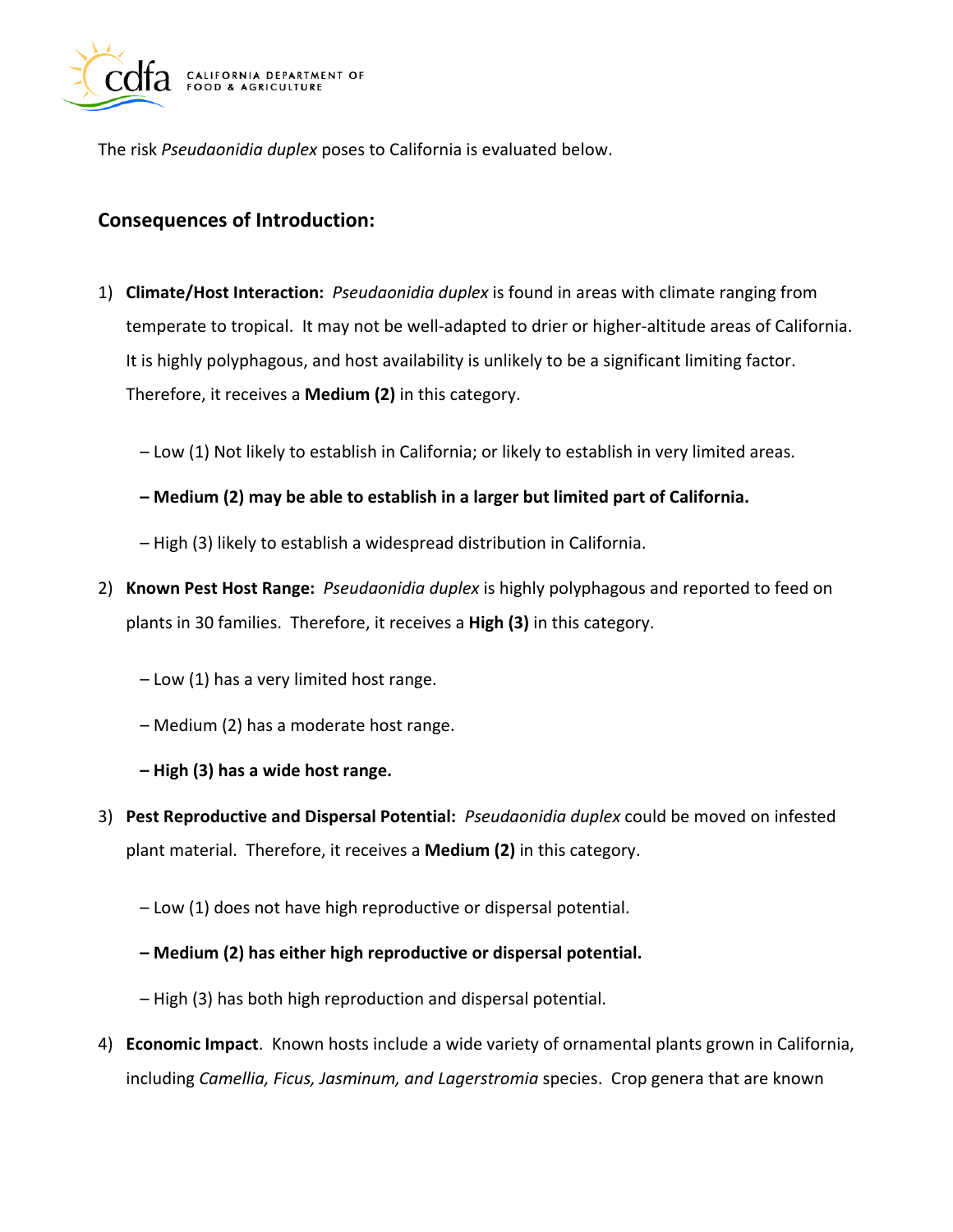

hosts include *Citrus* and *Prunus*. Infestations of this scale could lower crop yield and increase crop production costs. Therefore, it receives a **Medium (2)** in this category.

#### **Economic Impact: A, B**

- **A. The pest could lower crop yield.**
- **B. The pest could lower crop value (includes increasing crop production costs).**
- C. The pest could trigger the loss of markets (includes quarantines).
- D. The pest could negatively change normal cultural practices.
- E. The pest can vector, or is vectored, by another pestiferous organism.
- F. The organism is injurious or poisonous to agriculturally important animals.
- G. The organism can interfere with the delivery or supply of water for agricultural uses.

#### **Economic Impact Score: Medium**

– Low (1) causes 0 or 1 of these impacts.

- **Medium (2) causes 2 of these impacts.**
- High (3) causes 3 or more of these impacts.
- 5) **Environmental Impact**. *Pseudaonidia duplex* is highly polyphagous and is reported to kill plants. Native plants may be impacted by this scale. Infestations could affect ornamental plantings as well, and this may trigger treatments. Therefore, *P. duplex* receives a **High (3)** in this category.

#### **Environmental Impact: A, D, E**

### **A. The pest could have a significant environmental impact such as lowering biodiversity, disrupting natural communities, or changing ecosystem processes.**

- B. The pest could directly affect threatened or endangered species.
- C. The pest could impact threatened or endangered species by disrupting critical habitats.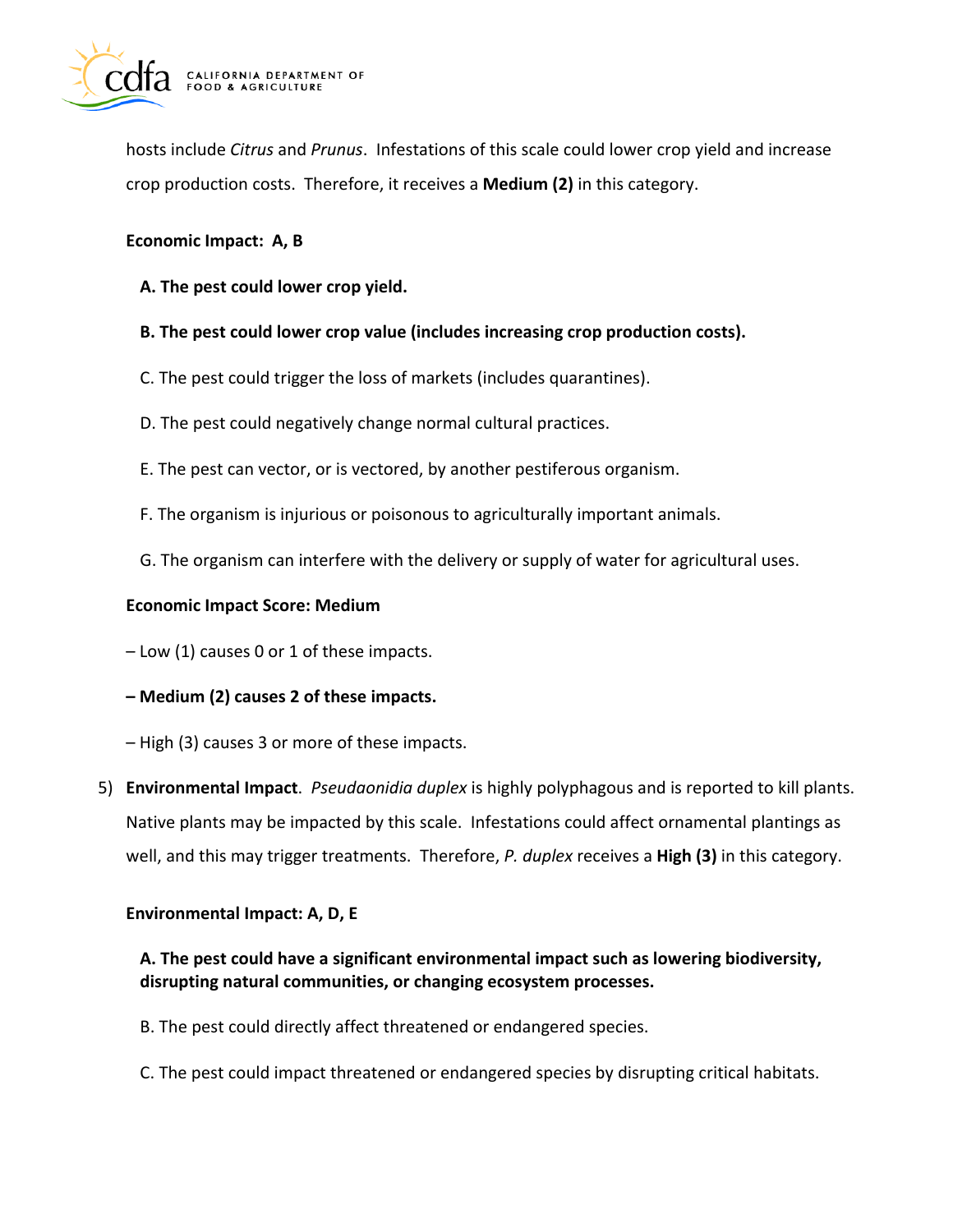

**D. The pest could trigger additional official or private treatment programs.** 

**E. The pest significantly impacts cultural practices, home/urban gardening or ornamental plantings.** 

#### **Environmental Impact Score: High (3)**

- Low (1) causes none of the above to occur.
- Medium (2) causes one of the above to occur.
- **High (3) causes two or more of the above to occur.**

## **Consequences of Introduction to California for** *Pseudaonidia duplex***: Medium (12)**

Add up the total score and include it here.

 $-Low = 5-8$  points

**–Medium = 9-12 points** 

 $-High = 13-15$  points

6) **Post Entry Distribution and Survey Information:** *Pseudaonidia duplex* is not known to be established in California. It receives a **Not established (0)** in this category.

**–Not established (0) Pest never detected in California, or known only from incursions.** 

–Low (-1) Pest has a localized distribution in California, or is established in one suitable climate/host area (region).

–Medium (-2) Pest is widespread in California but not fully established in the endangered area, or pest established in two contiguous suitable climate/host areas.

–High (-3) Pest has fully established in the endangered area, or pest is reported in more than two contiguous or non-contiguous suitable climate/host areas.

### **Final Score:**

7) The final score is the consequences of introduction score minus the post entry distribution and survey information score: Medium (12)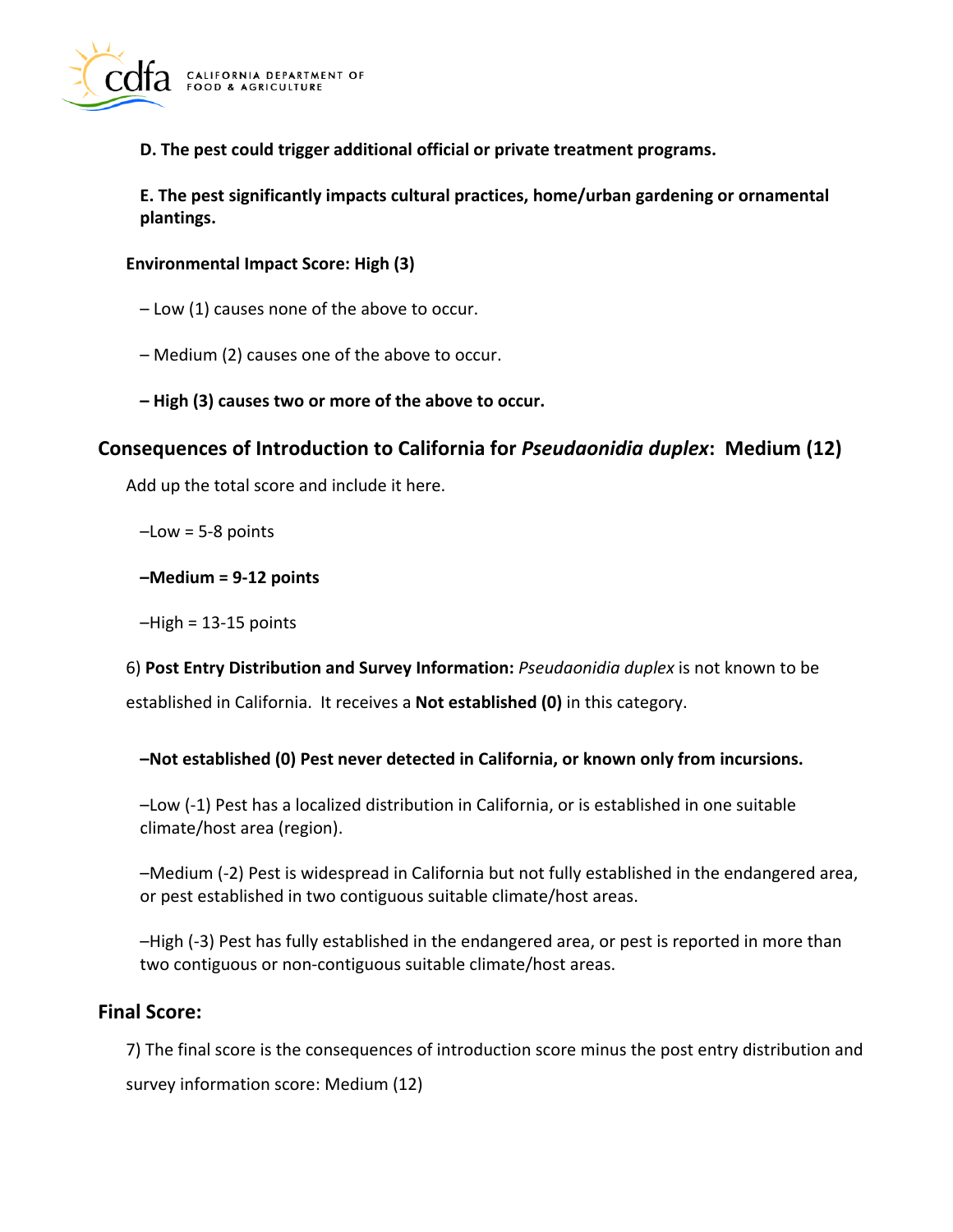

## **Uncertainty:**

There is uncertainty regarding the ability of this scale to significantly impact important crop and/or ornamental plants in California. It does not appear to have become a significant pest in the southeastern United States. There is also uncertainty regarding its potential threat to native plants in California.

## **Conclusion and Rating Justification:**

*Pseudaonidia duplex* is a polyphagous scale that is known to be able to kill plants. It poses a threat to ornamental, crop, and native plants in California and is not known to be established in this state. For these reasons, an "A" rating is justified.

## **References:**

California Department of Food and Agriculture. Pest and damage record database. Accessed May 24, 2021:

<https://pdr.cdfa.ca.gov/PDR/pdrmainmenu.aspx>

Clausen, C. P. 1927. The citrus insects of Japan. United States Department of Agriculture Technical Bulletin 15:1-15.

Cressman, A. W., Bliss, C. I., Kessels, L. T., and Dumestre, J. O. 1935. Biology of the camphor scale and a method for predicting the time of appearance of stages in the field. Journal of Agricultural Research 50: 267-283.

Dekle, G. W. 1964. Camphor scale (*Pseudaonidia duplex* (Cockerell)) (Homoptera: Coccidae). Florida Department of Agriculture Division of Plant Industry Entomology Circular 28:1-2.

Dozier, H. L. 1924. Insect pests and diseases of the satsuma orange. Gulf Coast Citrus Exchange Educational Bulletin 1:1-101.

EPPO Global Database. Accessed May 24, 2021: <https://gd.eppo.int/>

García Morales, M., Denno, B.D., Miller, D.R., Miller, G.L., Ben-Dov, Y., and Hardy, N.B. 2016. ScaleNet: A literature-based model of scale insect biology and systematics. Accessed May 24, 2021: [http://scalenet.info.](http://scalenet.info/)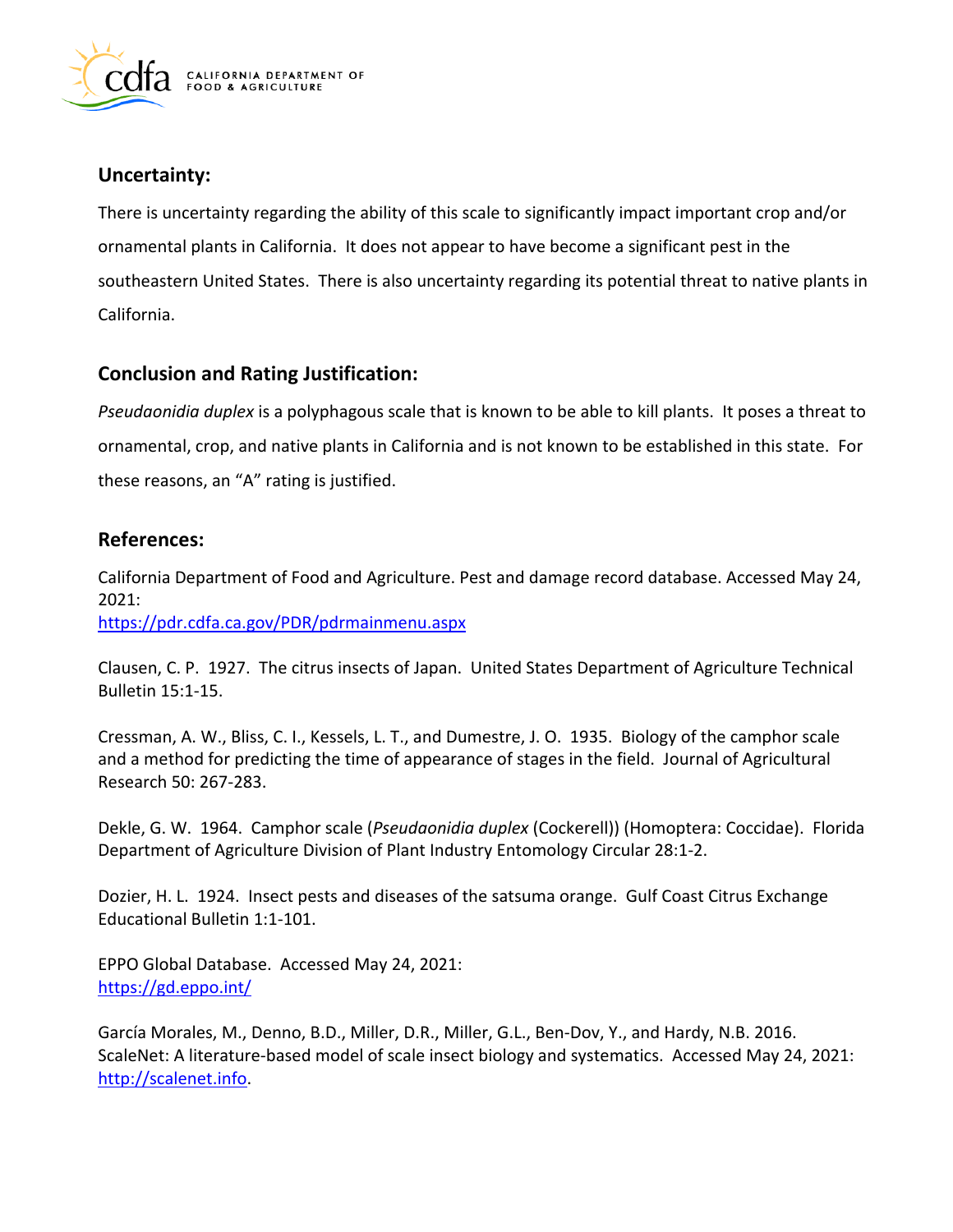

Kwon, G. -M., Han, M. -J., and Choi, D. -R. 2005. Scale insects (Sternorrhyncha) occurring on flowering plants in Korea. Korean Journal of Applied Entomology 44:51-59.

Miller, D. R. 2005. Selected scale insect groups (Hemiptera: Coccoidea) in the southern region of the United States. Florida Entomologist 88:482-501.

Moghaddam, M. 2013. An annotated checklist of the scale insects of Iran (Hemiptera, Sternorrhyncha, Coccoidea) with new records and distribution data. Zoo Keys 334:1-92.

Nohara, K., Nakaro, S., and Nagatomi, A. 2000. A study of the relationship between pesticide treatment and the fauna in citrus groves on Nagashima Island, Kagoshima Prefecture. Applied Entomology and Zoology 35:271-281.

Takagi, S. 1958. New or little known scale insects of the tribe Aspidiotini, with a list of the genera and species of the tribe occurring in Japan (Homoptera, Coccoidea). Insecta Matsumurana 21:121- 131.

Yang, D. -R., Peng, Y. -Q., Yang, P., and Guan, J. -M. 2008. The community structure of insects associated with figs at Xishuangbanna, China. Symbiosis 45:153-157.

### **Responsible Party:**

Kyle Beucke, 2800 Gateway Oaks Drive, Suite #200, Sacramento, CA, 95833, 916-403-6741, [permits\[@\]cdfa.ca.gov](https://permits[@]cdfa.ca.gov) 

# **\*Comment Period: 6/15/2021 – 7/30/2021**

### **\*NOTE:**

You must be registered and logged in to post a comment. If you have registered and have not received the registration confirmation, please contact us at [permits\[@\]cdfa.ca.gov](https://permits[@]cdfa.ca.gov).

### **Comment Format:**

 $\div$  Comments should refer to the appropriate California Pest Rating Proposal Form subsection(s) being commented on, as shown below.

#### **Example Comment:**

Consequences of Introduction: 1. Climate/Host Interaction: [Your comment that relates to "Climate/Host Interaction" here.]

Posted comments will not be able to be viewed immediately.